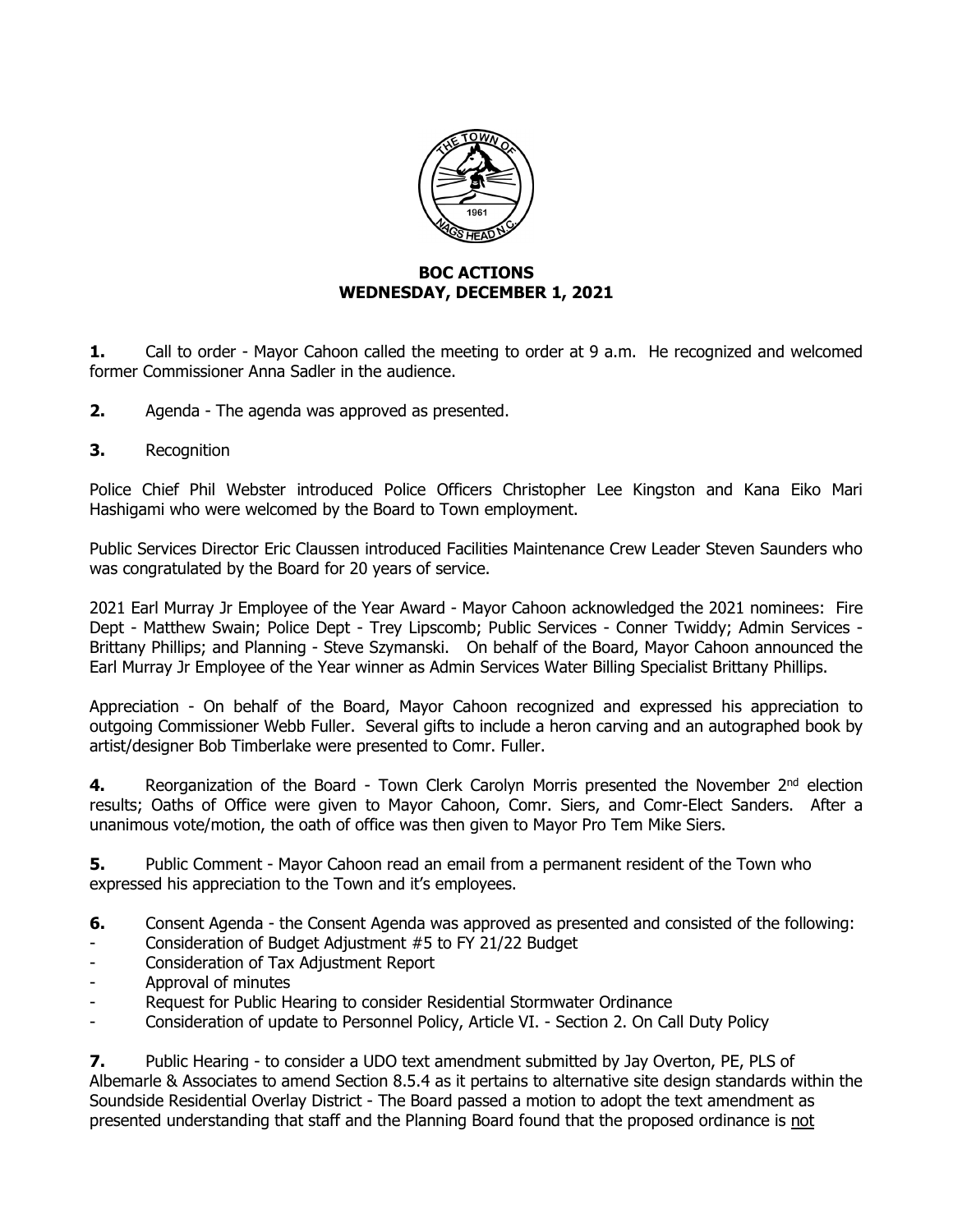consistent with the Land Use Plan and in addition that there is a statement approving the amendment containing the following:

- This declaration of approval is also deemed an amendment to the Comprehensive Plan; Changes in the conditions that the Board took into account in order to amend the UDO are:

- An overwhelming preference for natural grading,
- Interest in minimizing structural features like bulkheading,
- Accommodating extraordinary conditions for a limited number of lots with extreme elevation chgs

And that a more natural approach to landscaping and grading of lots in addition to the ability to control stormwater was reasonable and in the public interest. The motion passed 4 - 1 with Comr. Sanders casting the NO vote. It was Board consensus that staff develop a Special Use Permit process to bring back through the Planning Board - to the Board of Commissioners - consistent with the Board's earlier discussions.

**8.** Public Hearing - to consider the adoption of a resolution authorizing the Town to enter into an Installment Financing contract in an amount not to exceed \$1,200,000 to finance the acquisition of Real Property located at 105 W Seachase. The Board approved the associated Budget Amendment and adopted the three resolutions as follows:

- Authorizing staff to enter into Installment Financing contract in amount not to exceed \$1,200,000
- Authorizing filing an application to Local Government Commission for finance agreement approval
- Authorizing reimbursement of the cost of the expenditures
- **9.** Update from Planning Director Planning Director Kelly Wyatt highlighted items from her report.

Board members commented: They congratulated staff on the improved Community Rating Service of Class 5 which they asked to be advertised in a public service announcement; Include the importance of maintaining flood insurance; Make sure the tree preservation ordinance has legal counsel; Include information re: why the Town has an ordinance limiting tree removal in certain districts; Staff was thanked for the planning and preparation done for the very successful Dowdy Park markets.

**10.** From Nov 3<sup>rd</sup> Board meeting - It was Board consensus that staff pare down the proposed ordinance amending Chapter 42 of the Town Code re: electric assist vehicles on multi-use pedestrian paths, making it more simple and easier from an enforcement standpoint - to return for Board review and consideration at an upcoming meeting.

**11.** From Nov 3<sup>rd</sup> Board meeting - Update on sidewalk/crosswalk projects - The Board awarded Hatchell Concrete the contract in an amount not to exceed \$67,600; approved the Budget Amendment allocating the funds; and authorized the Town Manager to execute the contract.

**12.** From Nov 3rd Board meeting - Report on NCDOT Traffic Studies from Public Services Director Eric Claussen as follows:

Gray Eagle onto US 158 - A review of Gray Eagle onto US 158 did meet the required volume/number of vehicles but the low number of crashes did not meet the criteria for a traffic signal. He said that the Town can request a banana island to prohibit left turn movement in that area making that area around Sugar Creek Condos safer. The Board passed a motion that, where Gray Eagle intersects with US 158, it become Right Turn only with the appropriate signage.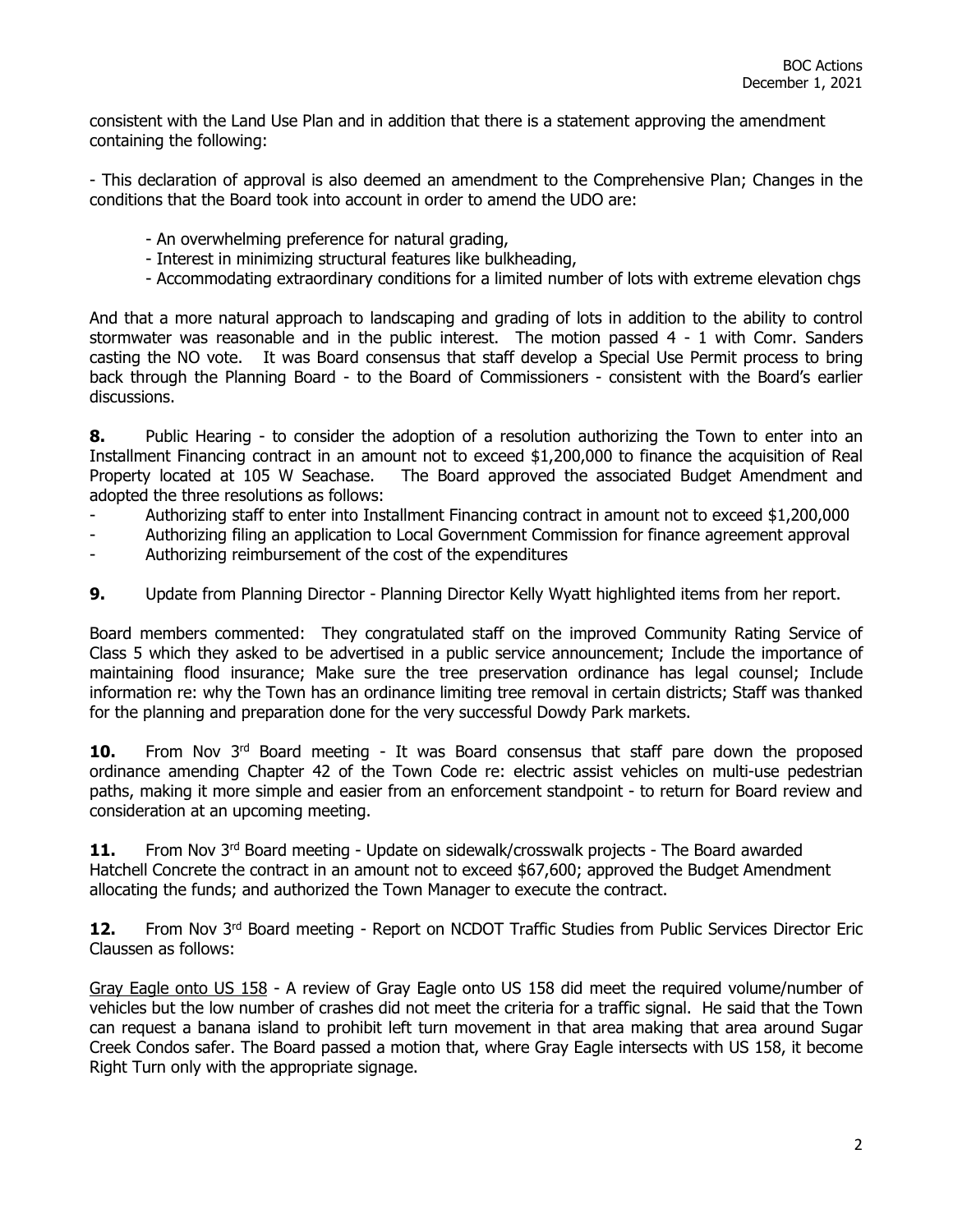NC 12/S Old Oregon Inlet Road (SOOIR) - Minor modifications are needed to better delineate movement off of NC 12 turning onto S Old Oregon Inlet Road; Signage, striping and minor geometrical changes are being reviewed. This includes a banana island which can force a Right Turn Only off of SOOIR onto NC 12. Removal of one of the crosswalks and associated signage would also make a safer intersection; Director Claussen would be working with NCDOT on this which includes a raised crosswalk.

Pedestrian crossing at NC12/Seachase Drive - A solar powered pedestrian activated crossing unit is being worked on by NCDOT in the area of the NC 12 / Seachase Drive intersection.

Pedestrian features on the Beach Road - Director Claussen reported that NCDOT has committed to installing advanced crosswalk signs and triangular striping in five separate locations on the Beach Road.

Speed limit change in the Village - The Board unanimously passed a motion to amend the Traffic Control Map reducing the speed limit from 25 MPH to 20 MPH on both Baymeadow and Links Drives.

Signal timing on US158 from side streets - Director Claussen updated the Board on discussions with NCDOT re: incorrect traffic signal timing. He indicated that NCDOT has installed a newer technology traffic responsive software system on US 158 and is now awaiting a software update.

Board members endorsed Director Claussen's recommendations and requested updates.

**13.** Committee reports - Gov-ED/Current TV Channel - Comr. Renée Cahoon reported that the new Gov-Ed Channel Manager has been hired and is expected to start work in Jan 2022.

**14.** Appointment - The Board passed a motion to nominate Mayor Pro Tem Siers as the primary appointee to represent the Town on the Dare County Tourism Board. It was Board consensus to include two other names as requested by Dare County: Mayor Cahoon and Comr. Brinkley.

**15.** Appointment - The Board appointed Comr. Sanders to the Estuarine Shoreline Management Plan Advisory Committee.

**16.** Beach Nourishment Project Update - A recent Federal court ruling re: water quality certification has impacted permitting for the 2022 Post-Dorian Beach Nourishment Project. Staff has reached out to the recommended contractor requesting that they extend the terms of their bid while the issue is being resolved and they were agreeable. Engineer Ryan is to continue to provide updates to the Board.

**17.** Town Attorney - Attorney Leidy stated that he would like to add an additional Closed Session pertaining to preserving attorney/client privilege and the Baltic Street building litigation.

**18.** Town Attorney - Attorney Leidy congratulated Comr. Sanders and welcomed him to the Board.

**19.** Comr. Brinkley - He congratulated Mayor Cahoon, Mayor Pro Tem Siers, and Comr. Sanders on their success in the recent election, he indicated that he is looking forward to working with Comr. Sanders.

**20.** Comr. Renée Cahoon - Comr. Renée Cahoon welcomed Comr. Sanders to the Board.

**21.** Mayor Pro Tem Siers - Mayor Pro Tem Siers congratulated both Comr. Sanders and Mayor Cahoon on their recent election wins; he also congratulated Ms. Wyatt on her promotion to Planning Director.

**22.** Mayor Cahoon - Mayor Cahoon congratulated those who won in the recent election and he welcomed Comr. Sanders to the Board.